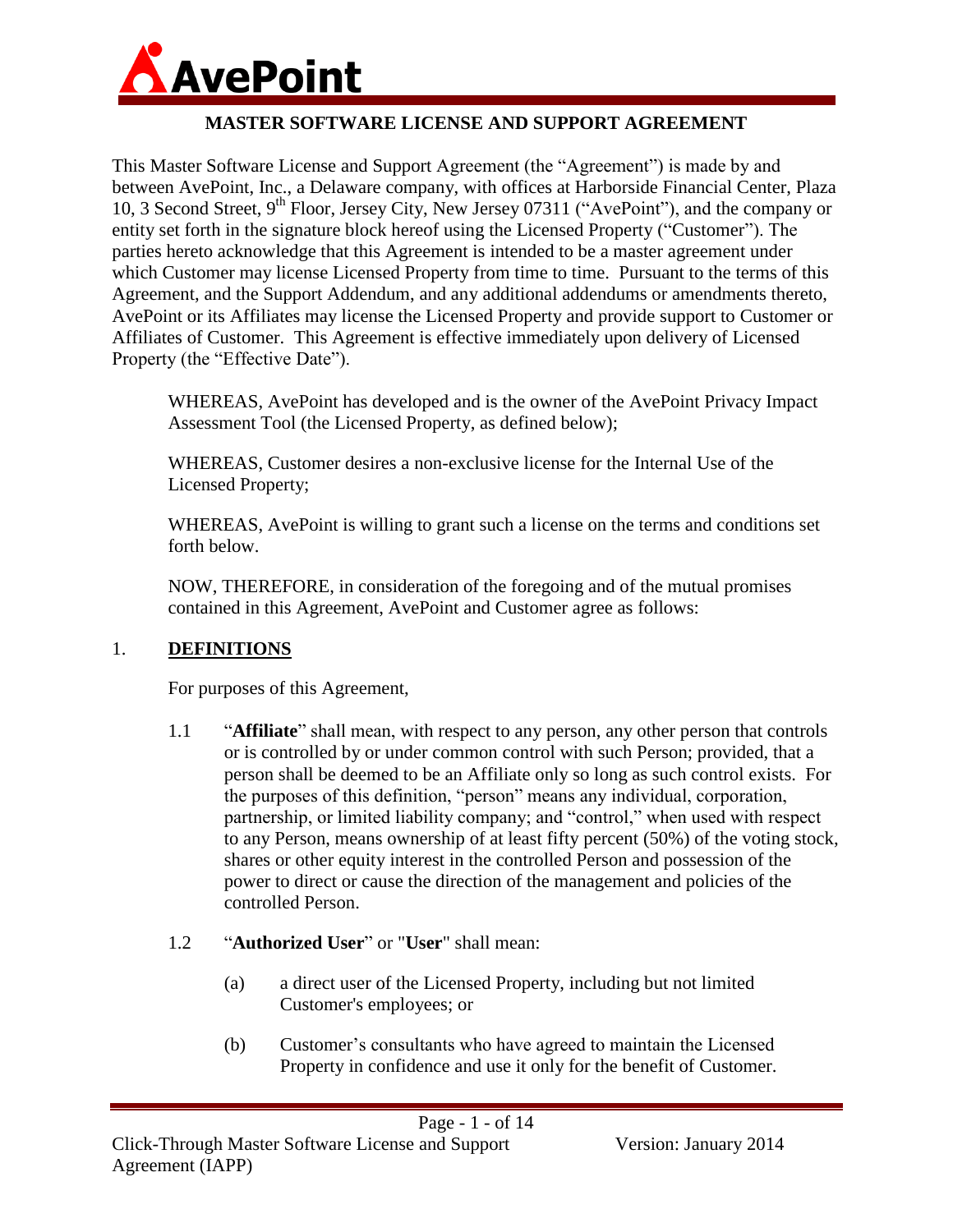

- 1.3 "**Documentation**" shall mean the end user documentation, if any, delivered with the Licensed Property.
- 1.4 "**Internal Use**" means use of the Licensed Property by employees of Customer in Customer's internal operations but does not include access of the Licensed Property by, or use of the Licensed Property in the provisions of services to, Customer's external clients or customers. Internal Use also includes use of the Licensed Property by contractors of Customer, including contractors providing outsourcing or hosting services, as long as Customer assumes full responsibility for the compliance with this Agreement in such use. Use of the Licensed Property (or any part thereof) for the benefit of others, whether by means of a software as a service offering, service bureau application, application service provider, outsourcing or other means of providing service to any third party shall not be considered Internal Use.
- 1.5 "**Licensed Property**" shall mean the object code (machine readable) version of the AvePoint Privacy Impact Assessment Tool, any ancillary data files, modules, libraries, tutorial or demonstration programs or other components and copies of any of the foregoing or portions thereof and the Documentation, if any, to which Customer has received a License as identified by AvePoint. Licensed Property shall include any updates or upgrades to the Licensed Property that AvePoint may at its discretion deliver to Customer.
- 1.6 "**Server**" means each single instance of an operating system, whether physically installed on a computer or within a virtualized environment.
- 1.7 "**Support Addendum**" shall mean the Master Software Support Addendum attached hereto.

# <span id="page-1-0"></span>2. **GRANT OF LICENSE; PARTNERSHIP RIGHTS**

- 2.1 **Grant; Limitations.** Subject to the observance by Customer of the terms and conditions of this Agreement, AvePoint hereby grants to Customer a perpetual, royalty free, non-exclusive, worldwide license to use the Licensed Property solely for Customer's Internal Use in accordance with the following limitations as set forth below (the "License"):
	- (a) Licensed per Server: one perpetual License per Server on which the Licensed Property is run;

Customer may grant sublicenses hereunder to its Affiliates for use in accordance with the terms of this Agreement, as long as Customer assumes full responsibility for the compliance of such Affiliate with this Agreement. No other sublicensing of use or access is permitted.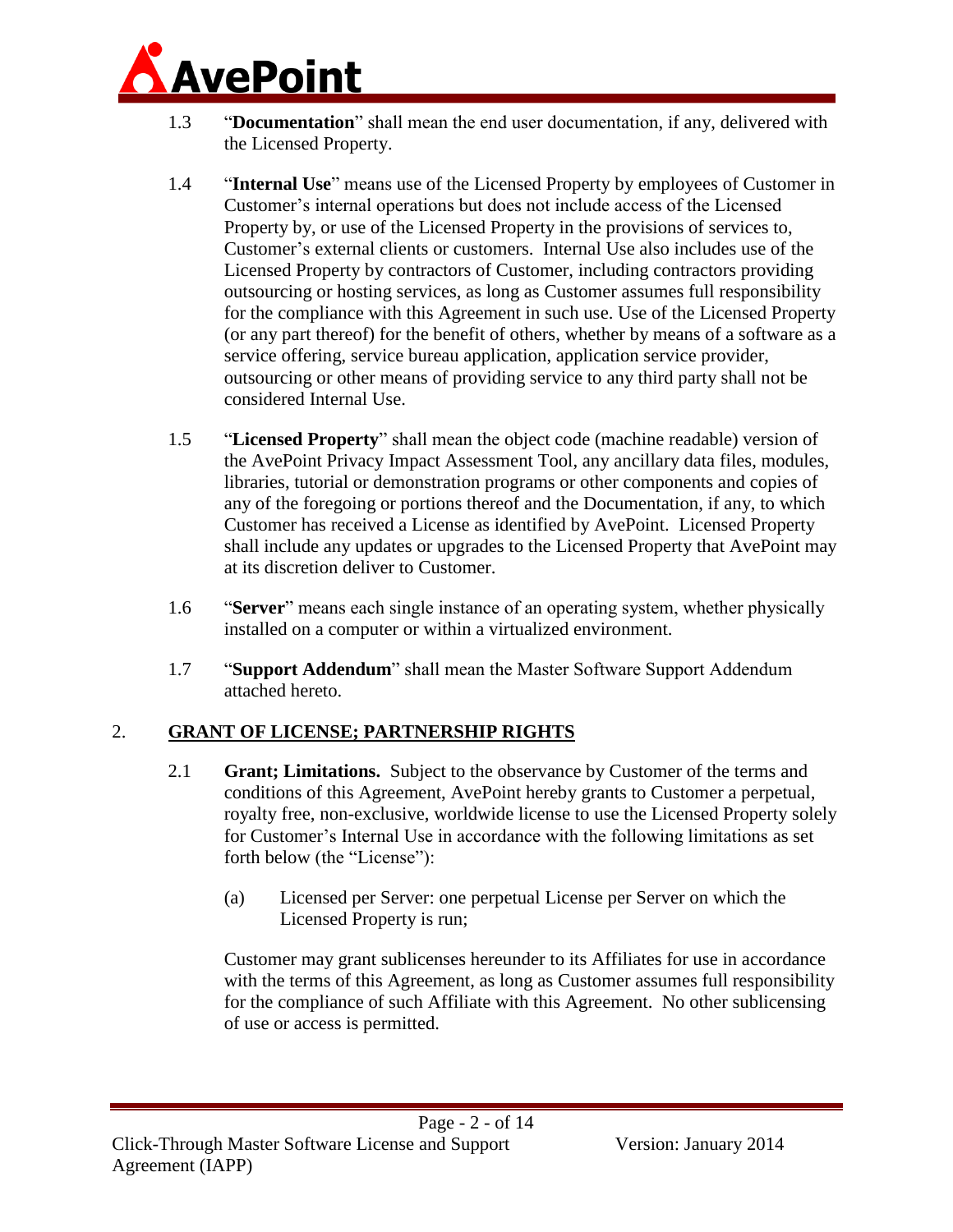

- 2.2 **License Restrictions.** Any use of the Licensed Property not expressly permitted by this Agreement is prohibited. Without limiting the generality of the foregoing, Customer shall not:
	- (a) permit persons other than Authorized Users to access or use the Licensed Property (or any part thereof); or
	- (b) remove or modify any program markings or any notice of AvePoint or its licensors' proprietary rights; or
	- (c) cause or permit reverse engineering (unless required by law for interoperability), disassembly or decompilation of the programs; or
	- (d) use the Licensed Property (or any part thereof) in breach of any applicable laws or regulations.
- 2.3 **Back-Up Copies.** Customer may make copies of the Licensed Property as reasonably necessary for back-up (disaster recovery) purposes provided that such copies are used only for such purposes and are not otherwise used on an active system.
- 2.4 **No Other License.** Except as expressly set forth in this Agreement, no license is granted and none shall be deemed granted by implication, estoppel or otherwise.
- 2.5 **Delivery.** Unless otherwise requested by Customer, AvePoint shall provide an electronic link to make available to Customer the Licensed Property by electronic download and a license key to activate the Licensed Property.
- 2.6 **Services.** Except as may be set forth on the Support Addendum attached hereto, AvePoint is under no obligation to provide any services to Customer with respect to the Licensed Property (including, without limitation, any installation of the Software or Licensed Property, training or maintenance).

# <span id="page-2-0"></span>3. **PROPERTY RIGHTS; PROHIBITIONS AS TO LICENSED PROPERTY**

- 3.1 **Property Rights.** AvePoint or its licensors retain all ownership and intellectual property rights to the Licensed Property and any enhancements or derivative works thereto.
- 3.2 **Trade Secrets.** Customer agrees that the Licensed Property and all associated trade secrets, including its configurations, architecture, communications and performance benchmarks, are the exclusive property of AvePoint. Customer agrees not to disclose, disseminate, transmit via any medium whatsoever, or make available the Licensed Property or any associated trade secrets to any third party without AvePoint's prior written consent.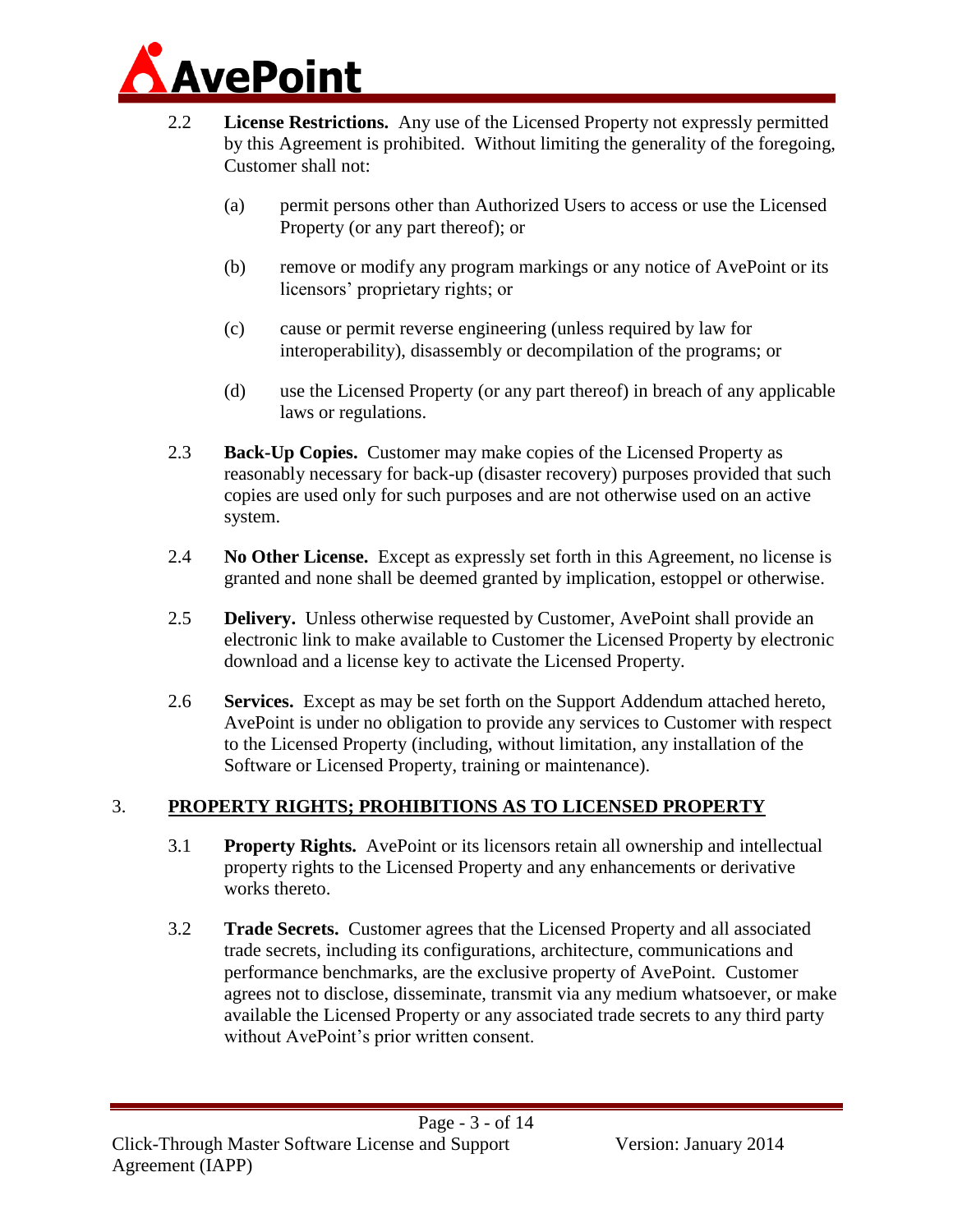

# <span id="page-3-0"></span>4. **NO WARRANTY AND DISCLAIMER**

EXCEPT AS MAY BE SET FORTH ON THE SUPPORT ADDENDUM WHILE SUCH SUPPORT ADDENDUM REMAINS IN EFFECT, THE LICENSED PROPERTY IS PROVIDED TO CUSTOMER ON AN "AS IS" "WHERE IS" BASIS WITHOUT WARRANTY AND CUSTOMER'S USE THEREOF IS AT ITS OWN RISK. AVEPOINT DOES NOT MAKE, AND HEREBY SPECIFICALLY DISCLAIMS, AND Customer RELEASES AND WAIVES, ANY AND ALL WARRANTIES OF ANY KIND, EXPRESS OR IMPLIED, INCLUDING, WITHOUT LIMITATION, WARRANTIES OF MERCHANTABILITY, FITNESS FOR A PARTICULAR USE AND PURPOSE, NON-INFRINGEMENT, TITLE, OR ANY WARRANTY ARISING UNDER STATUTE OR OTHERWISE IN LAW OR FROM A COURSE OF DEALING, COURSE OF PERFORMANCE, USAGE OR TRADE PRACTICE. WITHOUT LIMITING THE GENERALITY OF THE FOREGOING, AVEPOINT DOES NOT WARRANT THAT THE LICENSED PROPERTY WILL MEET CUSTOMER'S REQUIREMENTS, WILL OPERATE IN ANY COMBINATION THAT MAY BE SELECTED FOR USE BY CUSTOMER OR IN COMBINATION WITH OTHER SOFTWARE, OR WILL OPERATE UNINTERRUPTED OR ERROR FREE. FURTHERMORE, AVEPOINT DOES NOT WARRANT THAT ANY SOFTWARE ERRORS, DEFECTS OR INEFFICIENCIES WILL BE CORRECTED, NOR DOES AVEPOINT ASSUME ANY LIABILITY FOR FAILURE TO CORRECT ANY SUCH ERROR, DEFECT OR INEFFICIENCY. AVEPOINT MAKES NO WARRANTY, AND CUSTOMER ASSUMES THE ENTIRE RISK, AS TO THE INTEGRITY OF ANY DATA AND THE RESULTS, CAPABILITIES, SUITABILITY, USE, NON-USE OR PERFORMANCE OF THE LICENSED PROPERTY. IN NO EVENT SHALL AVEPOINT BE LIABLE TO Customer FOR ANY DAMAGES RESULTING FROM OR RELATED TO THE USE OR PERFORMANCE OF THE LICENSED PROPERTY.

# 5. **LIMITATION OF LIABILITY**

EXCEPT WITH RESPECT TO A BREACH OF SECTION [2](#page-1-0) OR [3,](#page-2-0) OR AS PROVIDED IN SECTION [6](#page-4-0) HEREOF, UNDER NO CIRCUMSTANCES SHALL EITHER PARTY BE LIABLE FOR ANY INDIRECT, SPECIAL, INCIDENTAL, EXEMPLARY, PUNITIVE OR CONSEQUENTIAL DAMAGES SUFFERED BY THE OTHER PARTY, ANY PARTY CLAIMING ON BEHALF OF OR THROUGH THE OTHER PARTY, OR ANY OTHER THIRD PARTY RESULTING FROM OR ARISING OUT OF OR RELATED TO THIS AGREEMENT, ANY ADDENDUM HERETO OR THE PERFORMANCE OR BREACH THEREOF, INCLUDING WITHOUT LIMITATION, DAMAGES FOR LOSS OF BUSINESS OR PROFITS, BUSINESS INTERRUPTION, DAMAGE OR LOSS OR DESTRUCTION OF DATA OR LOSS OF USE OF THE LICENSED PROPERTY, EVEN IF SUCH PARTY HAS BEEN PREVIOUSLY ADVISED OF THE POSSIBILITY OF SUCH DAMAGES. IN NO EVENT SHALL AVEPOINT HAVE ANY LIABILITY TO CUSTOMER IN EXCESS OF THE AMOUNTS PAID OR PAYABLE BY CUSTOMER TO AVEPOINT UNDER THIS AGREEMENT OR ANY ADDENDUM HERETO.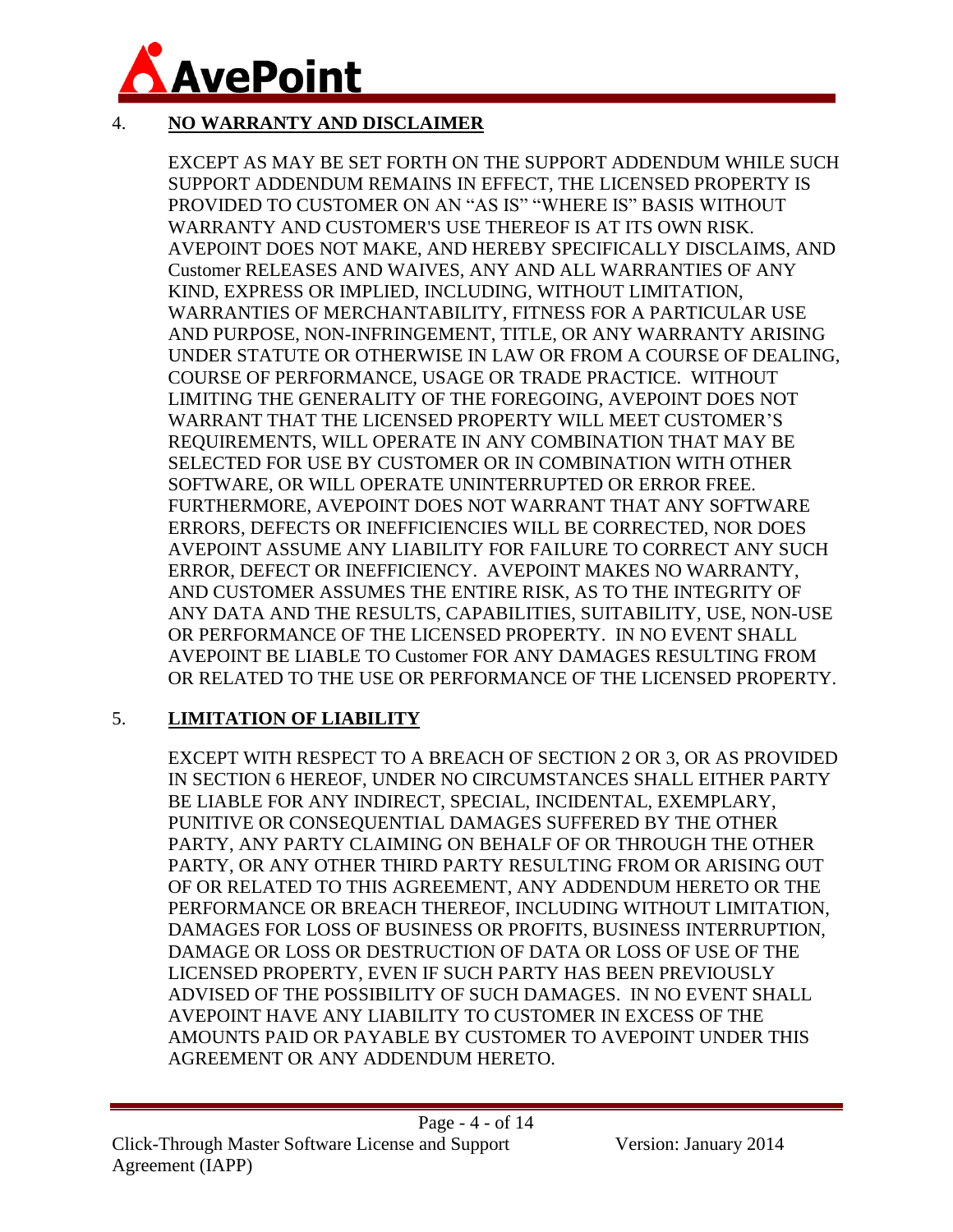

# <span id="page-4-0"></span>6. **INDEMNITY**

AvePoint shall defend Customer from and against any claim or action commenced by a third party alleging that the Licensed Property, when used in accordance with the terms of this Agreement, infringes any patent, copyright or trademark, or is a misappropriation of a trade secret, and AvePoint will indemnify Customer from any costs (including reasonable attorneys' fees) associated with the defense or settlement of and/or damages finally awarded against Customer in any such claim. If such a claim is made or appears likely to be made, AvePoint, at its option, shall have the right to either (i) procure for Customer the right to continue to use the Licensed Property, (ii) modify or replace the Licensed Property so that it is no longer infringing (in a manner that substantially retains its functionality and quality), or (iii) require Customer to terminate the use of and return the Licensed Property. Notwithstanding the foregoing, AvePoint shall have no liability to Customer if the infringement results from use of the Licensed Property in combination with software not provided by AvePoint or from modifications made by AvePoint to conform to specifications provided by Customer. The indemnification obligations in this section are subject to: (i) notification in writing of any claim (provided that Customer's failure to provide reasonable written notice shall only relieve AvePoint of its indemnification obligations hereunder to the extent such failure materially limits or prejudices AvePoint's ability to defend or settle such claim); (ii) the transfer of sole control of the defense and any related settlement negotiations to AvePoint; and (iii) Customer's cooperation, at AvePoint's expense, in the defense of such claim. THIS SECTION STATES CUSTOMER'S SOLE AND EXCLUSIVE REMEDIES FOR INFRINGEMENT OR CLAIMS ALLEGING INFRINGEMENT.

# 7. **TERM AND TERMINATION**

**Term.** This Agreement shall remain in full force and effect from the Effective Date unless earlier terminated pursuant to this Section.

- 7.1 **Termination of License.** This Agreement and the License and other rights granted hereunder may be terminated by AvePoint immediately in the event Customer materially breaches any of the provisions of this Agreement and does not remedy such breach.
- 7.2 **Effect of Termination of License**. Immediately upon any termination, cancellation or expiration of this Agreement or of any License granted hereunder for any reason:
	- (a) all rights and Licenses granted to Customer under this Agreement shall cease and terminate and Customer shall have no right thereafter to use, and shall cease the use of, the Licensed Property or any portion thereof; and
	- (b) to the extent applicable, Customer shall return the Licensed Property (including all copies thereof) to AvePoint.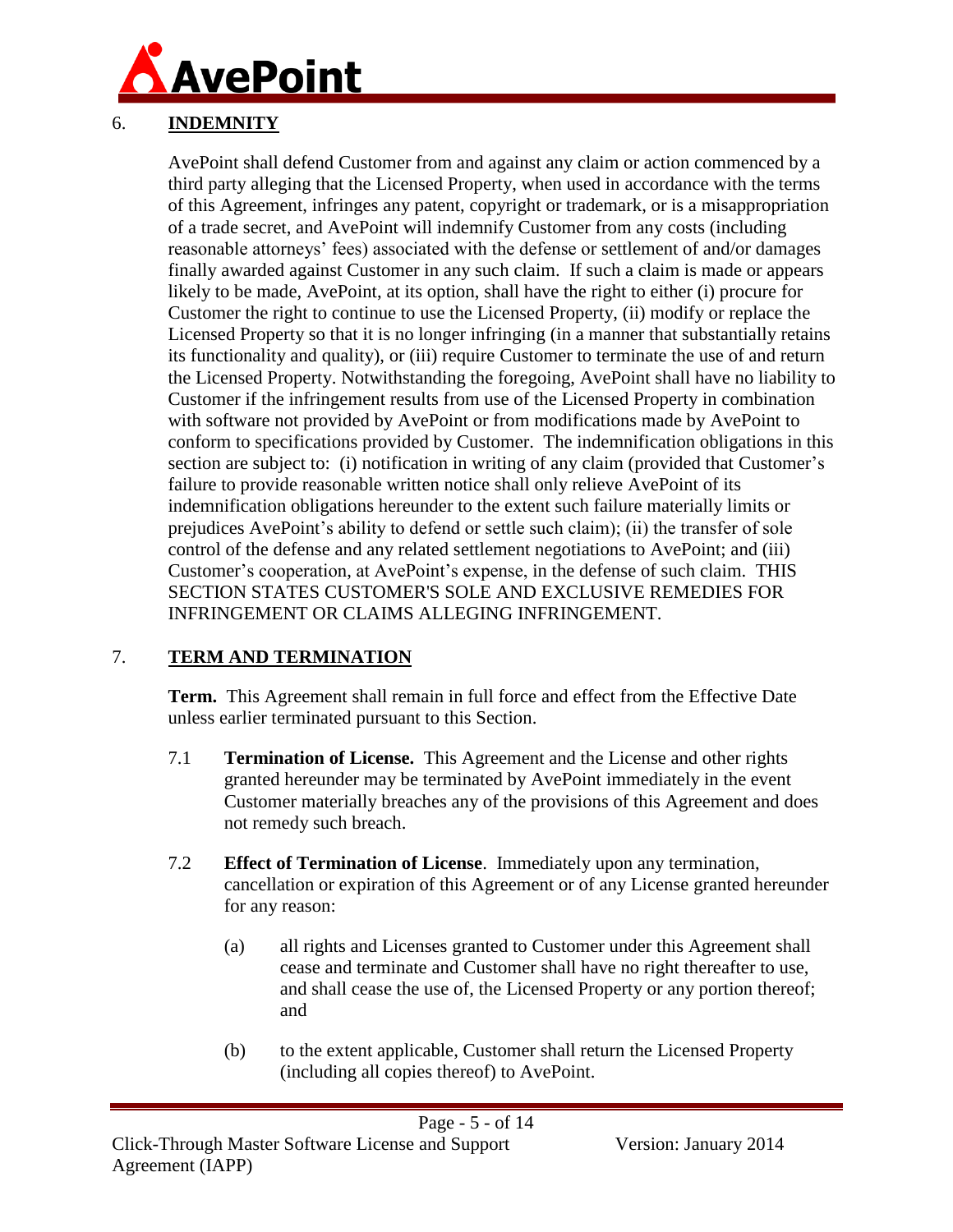

- 7.3 **Survival Provisions of the Agreement.** The provisions of Section [4](#page-3-0) through [10](#page-5-0) of this Agreement and Section 1 of the Support Addendum shall survive the termination, cancellation or expiration of this Agreement for any reason.
- 7.4 **Termination of Support.** The Support Addendum and the rights granted thereunder may be terminated independently of the Agreement in accordance with Section [5](#page-13-0) of the Support Addendum.

# 8. **FORCE MAJEURE**

Neither party shall be liable to the other party for any delay or failure in the performance of its obligations under this Agreement or the Support Addendum while in effect or otherwise if such delay or failure arises from any cause or causes beyond the control of such party including, without limitation, labor shortages or disputes, strikes, other labor or industrial disturbances, delays in transportation, acts of God, floods, lightning, fire, epidemic, shortages of materials, rationing, utility or communication failures, earthquakes, casualty, war, acts of the public enemy, an act of civil or military authority, sabotage, explosives, riots, insurrections, embargoes, blockades, actions, restrictions, regulations or orders of any government, agency or subdivision thereof, or failure of suppliers.

#### 9. **EXPORT REGULATIONS; U.S. GOVERNMENT RESTRICTIONS**

Customer acknowledges that the Licensed Property may be subject to United States export laws, statutes and regulations and to export laws, statutes and regulations of other countries, and that Customer will at all times comply with the provisions of such laws, statutes and regulations including obtaining any necessary or required licenses. Customer shall not export or re-export or otherwise transmit, directly or indirectly, the Licensed Property or any direct products thereof into, or use the Licensed Property or any direct products thereof in, any country prohibited or restricted under United States export laws, statutes or regulations or any other applicable laws.

# <span id="page-5-0"></span>10. **MISCELLANEOUS PROVISIONS**

- 10.1 **Binding Effect.** This Agreement and all of the provisions hereof shall be binding upon and shall inure to the benefit of the parties hereto and their respective successors and permitted assigns.
- 10.2 **Amendment.** This Agreement may be amended only by a writing duly executed by the authorized representatives of the parties hereto which makes specific reference to this Agreement.
- 10.3 **Notices.** All notices, requests, demands, consents, authorizations, claims, and other communications (each a "Notice") hereunder must be in writing and sent to the other party by overnight delivery. Any Notice shall be deemed duly given one (1) business day following the date sent when sent by overnight delivery. No party may send any Notice to the intended recipient using any other means.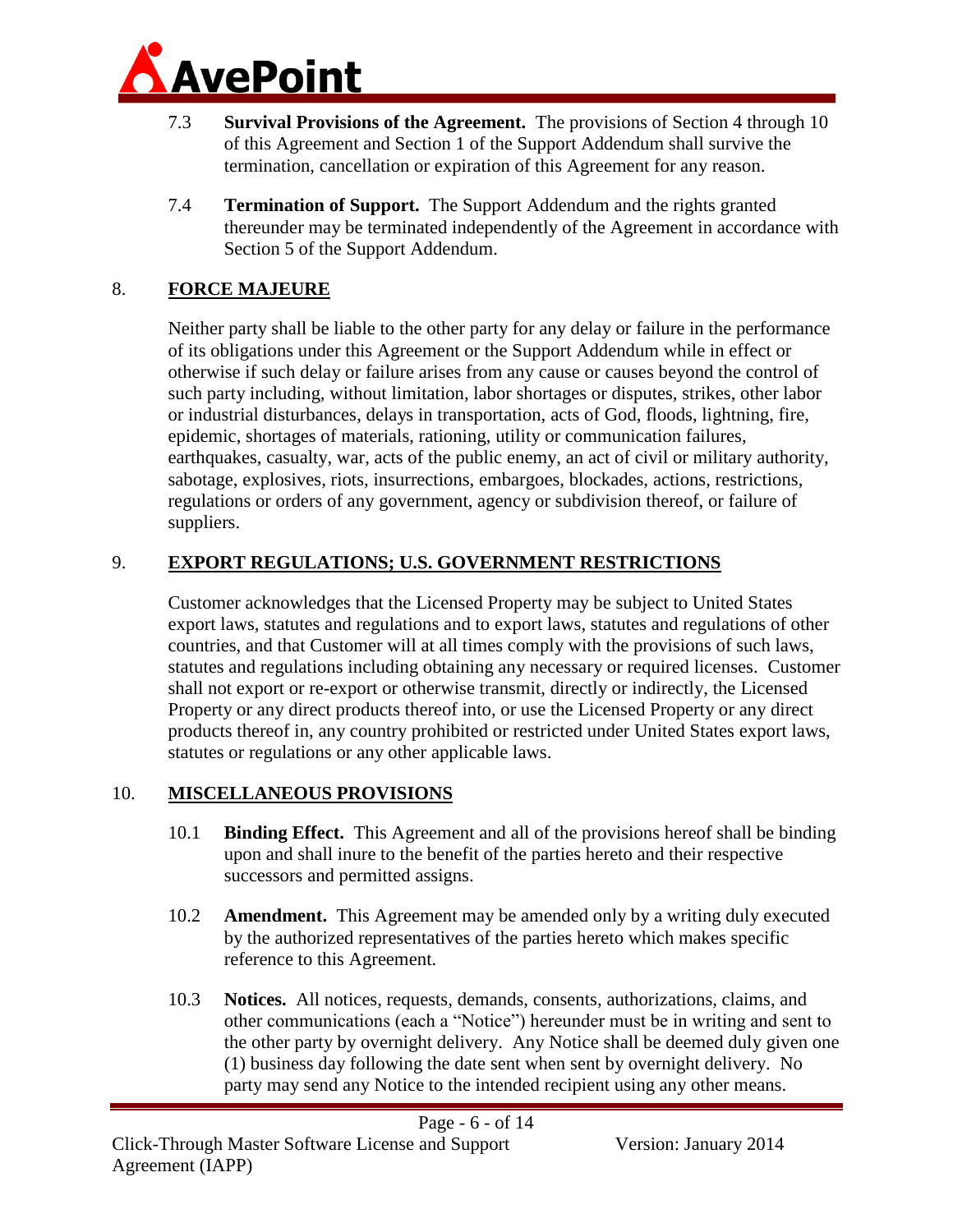

Notices to AvePoint shall be sent to AvePoint, Inc., Harborside Financial Center, Plaza 10, 3 Second Street, 9<sup>th</sup> Floor, Jersey City, New Jersey 07311, Attn: General Counsel. Unless otherwise specified by Customer in writing, Notices to Customer shall be sent to the registered agent of Customer in the jurisdiction in which Customer is organized or incorporated. Any party may change the address to which Notices are to be delivered by giving the other parties Notice in the manner herein set forth.

- 10.4 **Governing Law.** The validity and construction of this Agreement and all matters pertaining thereto are to be determined in accordance with the laws of the Commonwealth of Virginia, without reference to the conflicts of laws provisions thereof. Customer agrees that any proceedings related to this Agreement, including any suit filed against AvePoint, shall be brought in the Courts of the Commonwealth of Virginia located in the City of Richmond, Virginia. Customer waives any objections to personal jurisdiction and venue to that forum. The parties specifically direct and agree that the CISG (UN-Convention on Contracts for the International Sale of Goods) and the Uniform Computer Information Transactions Act (UCITA) are specifically excluded and neither shall apply to this Agreement or to the performance hereof by the parties hereto.
- 10.5 **Assignment.** Customer may not, directly or indirectly, sell, assign, sublicense, lease, rent, distribute, or otherwise transfer the License, the Licensed Property, or any rights therein, or any rights or obligations under this Agreement, to any other person or entity, unless Customer first obtains the written consent of AvePoint, except in conjunction with the sale of all or substantially all of the stock or assets of Customer.
- 10.6 **Waiver.** No party to this Agreement shall be deemed to have waived any of its rights, powers or remedies under this Agreement unless such waiver is expressly set forth in a writing signed by the waiving party. No written waiver of any provision of this Agreement shall be deemed to be, or shall constitute, (i) a waiver of any other provision of this Agreement, whether or not similar, or (ii) a continuing or subsequent waiver of the same or another provision of this Agreement. The failure of either party to enforce at any time any of the provisions of this Agreement, or the failure to require at any time performance by the other party of any of the provisions of this Agreement, will in no way be construed to be a present or future waiver of any such provisions, or in any way affect the validity of either party to enforce each and every such provision thereafter.
- 10.7 **Captions.** The captions and headings of Sections and subsections contained in this Agreement are provided for convenience of reference only and shall not be considered a part hereof for purposes of interpreting this Agreement, and, way the meaning or intent of this Agreement or any of its terms or provisions.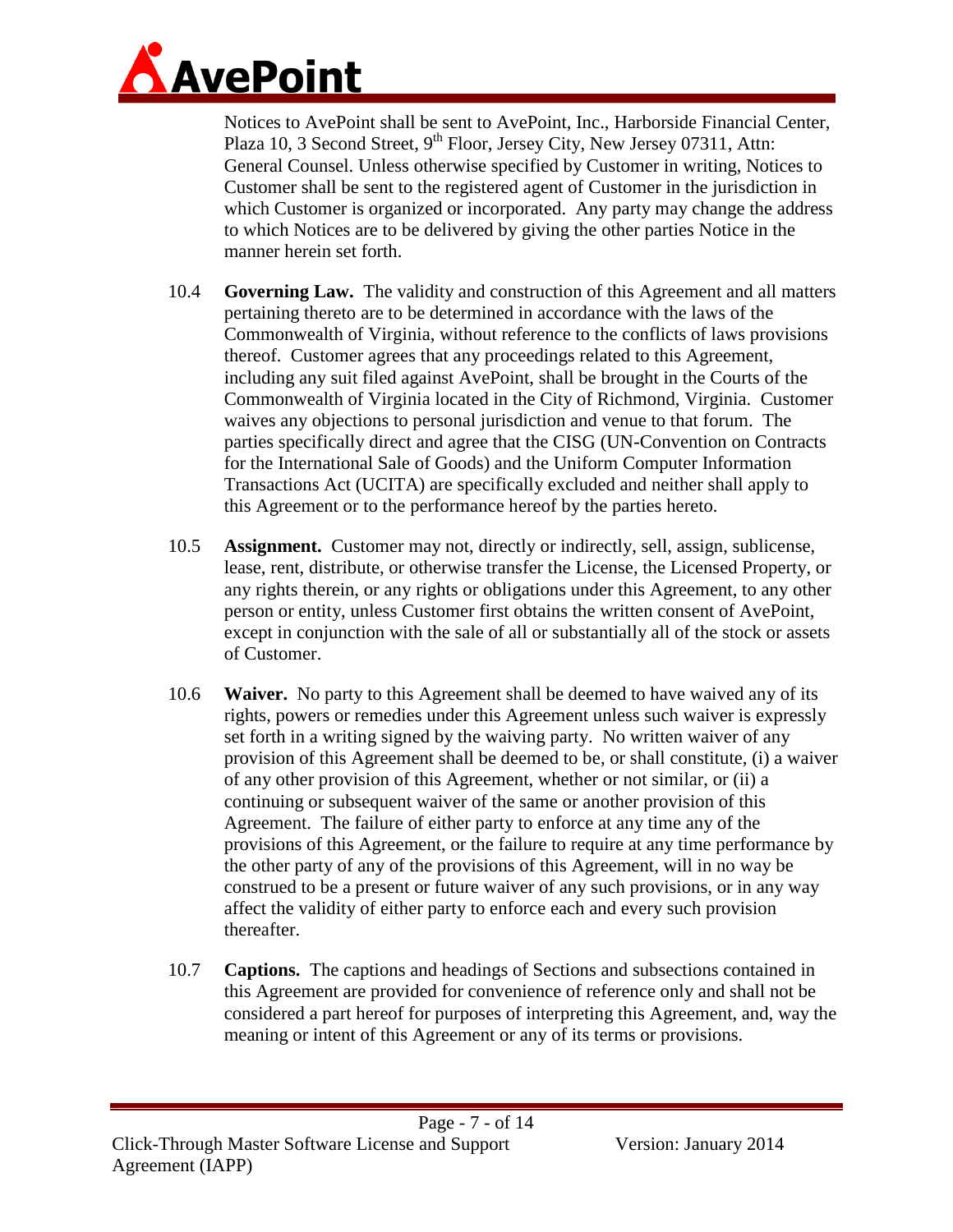

- 10.8 **Severability.** If any Section or other provision of this Agreement, or the application of such Section or provision, is held invalid, then the remainder of this Agreement, and the application of such Section or provision to persons or circumstances other than those with respect to which it is held invalid, shall not in any way be affected or impaired thereby. In the event that any provision of this Agreement becomes or is declared by a court of competent jurisdiction or panel of arbitrators to be illegal, unenforceable or void, this Agreement shall continue in full force and effect without said provision. The parties agree to negotiate in good faith a substitute valid and enforceable provision that most nearly effects the parties' intent and to be bound by the mutually agreed substitute provision.
- 10.9 **Remedies.** All remedies shall be cumulative and not alternative and in addition to all other rights and remedies available in law and in equity.
- 10.10 **Attorney's Fees.** Customer agrees to pay any costs incurred by AvePoint in enforcing any provision of this Agreement in the event of the initiation of any legal action or proceedings for such purpose, including but not limited to all court costs and reasonable attorney's fees, which costs shall bear interest at the rate of 1½% per month from the date of judgment.
- 10.11 **Entire Agreement.** This Agreement, including the Support Addendum referenced herein and attached hereto (which shall be deemed incorporated herein by this reference), and any additional addendums or amendments hereto, constitutes the entire agreement between the parties hereto pertaining to the subject matter hereof, and supersedes, supplants, and renders null and void any and all prior and contemporaneous negotiations, discussions, proposals, agreements, understandings, representations or communications, oral or written, of the parties hereto with respect to the subject matter hereof. There are no representations, agreements, arrangements or understandings, oral or written, between the parties hereto relating to the subject matter of the Agreement which are not fully expressed herein.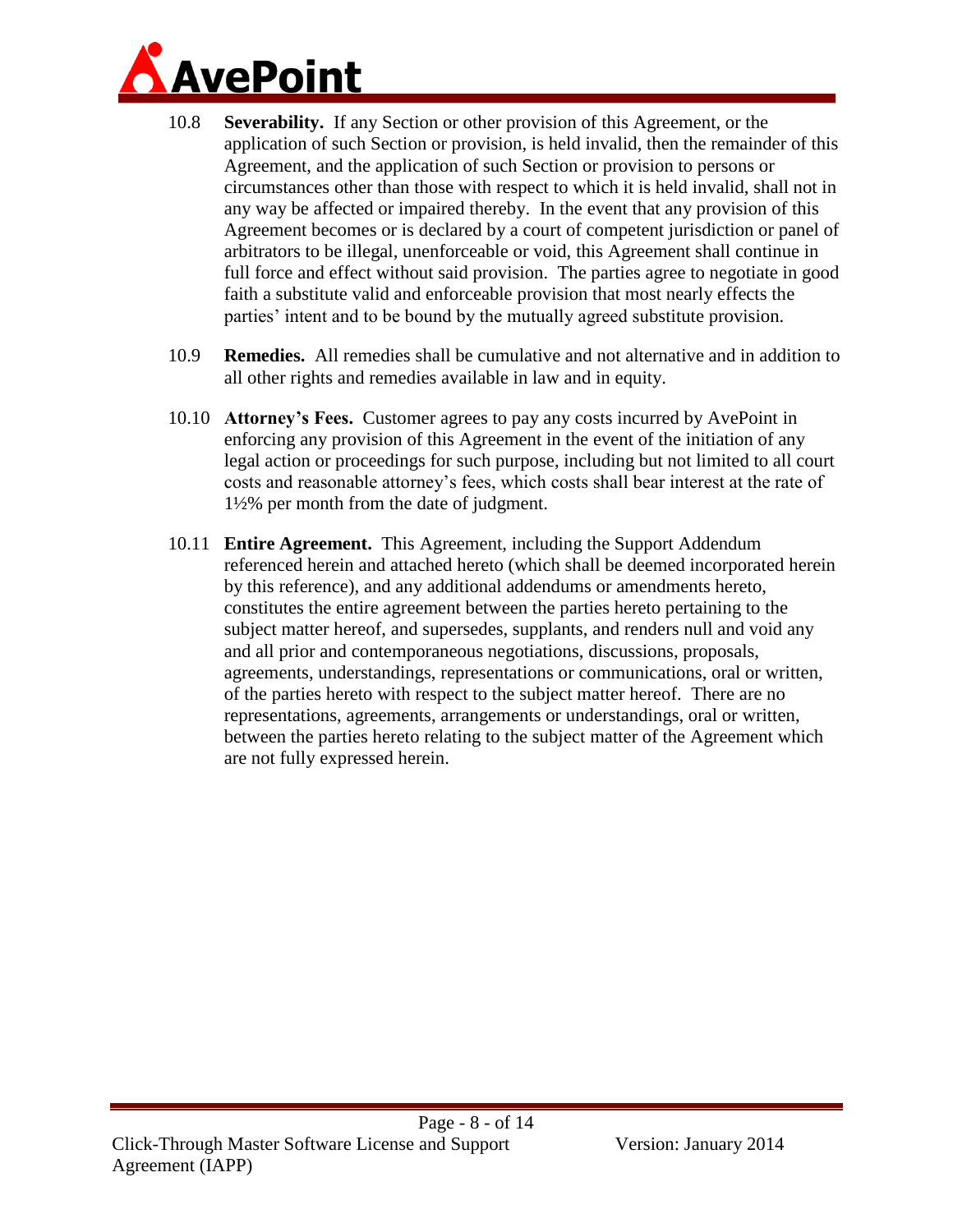

# **MASTER SOFTWARE SUPPORT ADDENDUM**

THIS **ADDENDUM** to the **AVEPOINT MASTER SOFTWARE LICENSE AND SUPPORT AGREEMENT** (the "Support Addendum"), is made and entered into by and between AvePoint and Customer. The terms and conditions of this Support Addendum shall be binding so long as Customer receives support for the Licensed Property and does not materially breach the terms and conditions of this Support Addendum. Any defined term used herein which is not otherwise defined shall have the meaning set forth in the attached Agreement.

- <span id="page-8-0"></span>1. **TERM**. This Support Addendum is effective immediately upon delivery of the Licensed Property to which the support services relate (the "Effective Date") and shall continue for an initial period of five (5) years (the "Initial Term") and thereafter for an additional period of two (2) years or until whenever the Licensed Property has fewer than one hundred (100) licensees, whichever is sooner, unless earlier terminated pursuant to Section [5](#page-13-0) of this Support Addendum.
- 2. **SUPPORT SERVICES.** Support Services are intended to resolve issues experienced by Customer with the installation, configuration, and operation of the Licensed Property. The Support Services provided to Customer during the Term shall be as set forth below ("Support Level" or "Level"). The Support Level is set forth below.
	- 2.1 **Program Fix Service**. If the Licensed Property as furnished and without Customer modification fails to function due to an error in the Licensed Property and Customer has reasonably determined that the failure is not due to incorrect or defective data entry or operator performance by Customer, AvePoint will make a prompt and reasonable attempt to provide Customer with a suitable workaround or program change to correct or avoid such error. AvePoint shall have the right to verify the existence of any error reported by Customer and AvePoint shall have no obligation to correct any error or defect unless the error or defect can be re-created with an unaltered version of the Licensed Property. Error verifications shall be conducted at Customer's or AvePoint's place of business, as determined by AvePoint. Customer agrees to provide to AvePoint any data, configuration information, and copies of all programs used by Customer in making its determination that an error exists. Notification to AvePoint and subsequent follow-up shall be conducted through AvePoint's Call Center Support.
	- 2.2 **Call Center Support.** AvePoint shall provide email, web support ticket, phone, and web conferencing (each a "Support Channel" or "Channel") based Support Services to Customer according to the below. Support Channels and hours shall be provided as per the table below, where the "Local Office Time" shall be the given time at the nearest appropriate AvePoint office or Call Center designated to provide support services to Customer at AvePoint's discretion, and "Business Days" shall be the days such AvePoint office is opened for regular business per locally accepted businesses practices.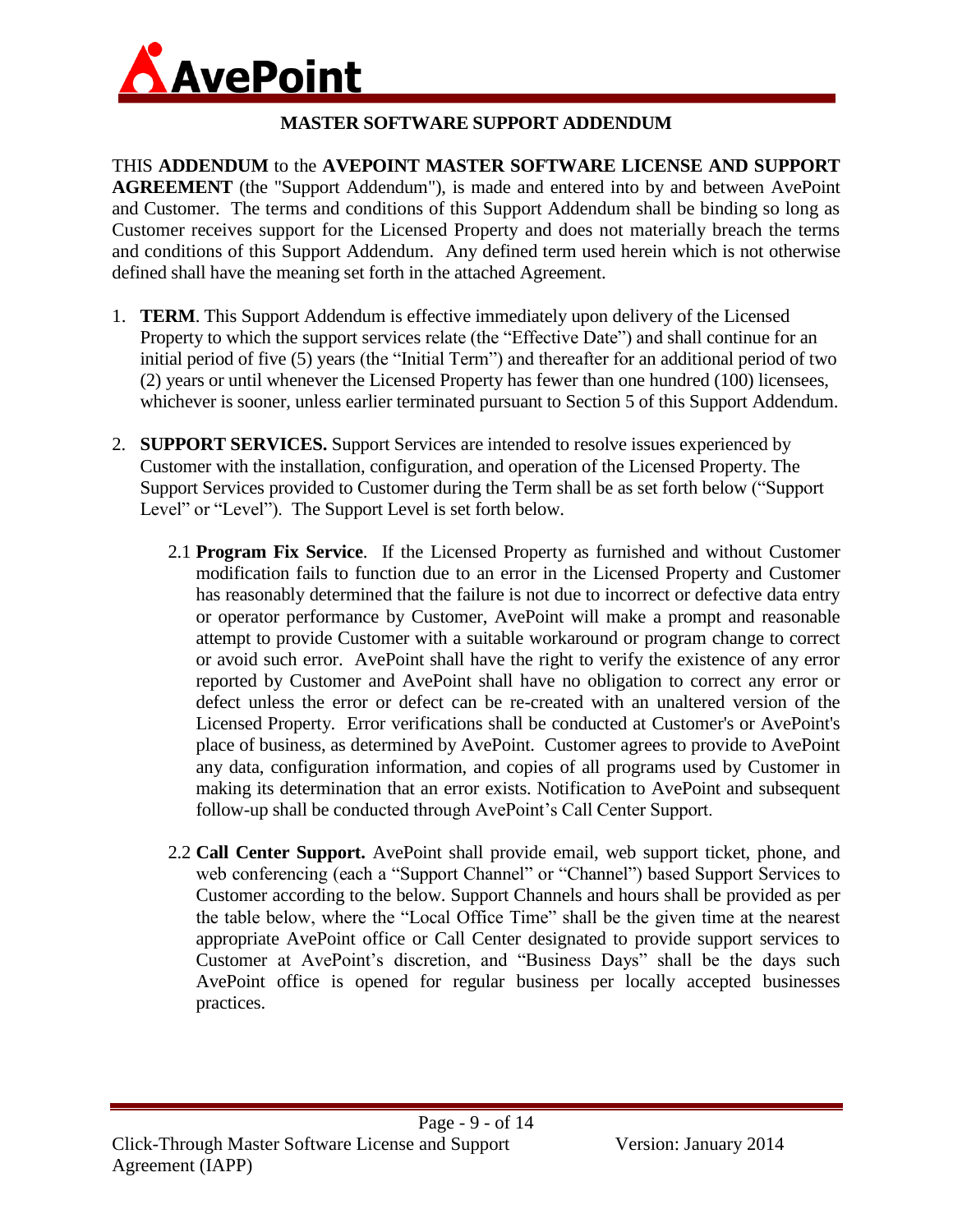

#### **SUPPORT PROGRAM FEATURES**

| <b>Support Level</b>                      | <b>Standard</b>                                          |
|-------------------------------------------|----------------------------------------------------------|
| <b>Support Channels</b>                   | Email, Web Support Ticket, Phone and<br>Web Conferencing |
| <b>Support Hours</b>                      | Business Days,<br>7:00 am-7:00 pm Local Office Time      |
| Email/web support ticket<br>response time | <b>Based on Issue Severity</b>                           |

As indicated, email and web support ticket response times shall be based on Issue Severity Level, as defined in the Email and Web Support Ticket Response Times table below. Such Issue Severity Level shall be assigned by AvePoint at the time of receipt of such email or web support ticket request from Customer per the Issue Description guidelines given in the table below at AvePoint's sole discretion. AvePoint shall make all commercially reasonable efforts to respond to such support requests within the given Response Time.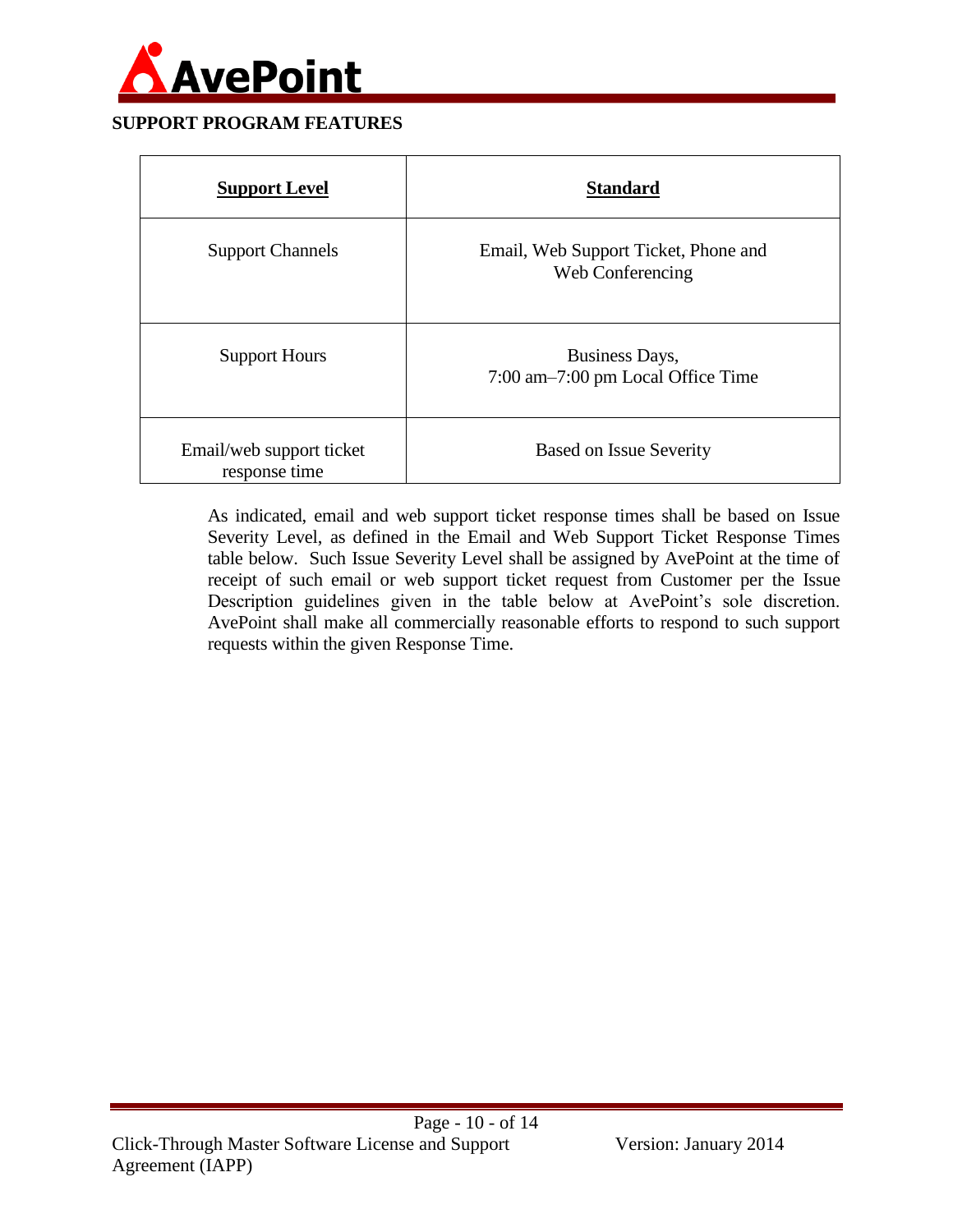

#### **SUPPORT TICKET RESPONSE TIMES**

| <u>Issue</u><br><b>Severity</b> | <b>Issue Description</b>                                                                                                                                                                                                                            | <b>Email and</b><br>Web<br><b>Response</b><br><b>Time</b> | <b>Phone</b><br><b>Response</b><br>Time* |
|---------------------------------|-----------------------------------------------------------------------------------------------------------------------------------------------------------------------------------------------------------------------------------------------------|-----------------------------------------------------------|------------------------------------------|
| Low                             | Minor issue which does not impact.<br>$\bullet$<br>production environment<br>Documentation error that does not directly<br>$\bullet$<br>impact a job on production<br>Feature or suggestion for enhancement<br>$\bullet$                            | 48 hours or<br>less                                       | Immediate                                |
| Medium                          | An issue affecting production<br>$\bullet$<br>environment at a minor level<br>Very limited direct impact on operations<br>$\bullet$                                                                                                                 | 24 hours or<br>less                                       | Immediate                                |
| High                            | An issue affecting production<br>$\bullet$<br>environment at a major level<br>Production environment is operational,<br>$\bullet$<br>but DocAve activities are limited<br>Long-time adverse effects can lead to<br>٠<br>productivity being hindered | 4 hours or less                                           | Immediate                                |
| Very High                       | DocAve activities on production<br>$\bullet$<br>environment are completely inoperable<br>Major restoration or project is at a<br>$\bullet$<br>mission-critical state<br>Severe impact on business operations                                        | 2 hours or less                                           | Immediate                                |

- 2.3 **Integration.** AvePoint shall make its best, commercially reasonable, efforts to offer integration services to Customer at an additional fee for the man hours required beyond those covered under the Support Addendum and on the same basis and at the same rates as charged by AvePoint to other similarly situated customers.
- 2.4 **Product Releases.** In addition to the Support Services described above, AvePoint may, in its sole discretion, release updates and modifications to the Software ("Product Releases"). Such Product Releases shall be numbered according to AvePoint's Standard Numbering Convention, defined as follows: in the n1.n2.n3.n4 format, with each number representing a different release type and classified by AvePoint as Hotfixes, Cumulative Update, Service Packs, and Platform Upgrades, as described below.
	- (a) A "Hotfix" is an update or modification to the Licensed Property designed to address a specific issue identified in the installation, configuration, or operation of the Licensed Property. A release that is considered a Hotfix shall be so indicated by an increase or change in the n4 portion of the Standard Numbering Convention.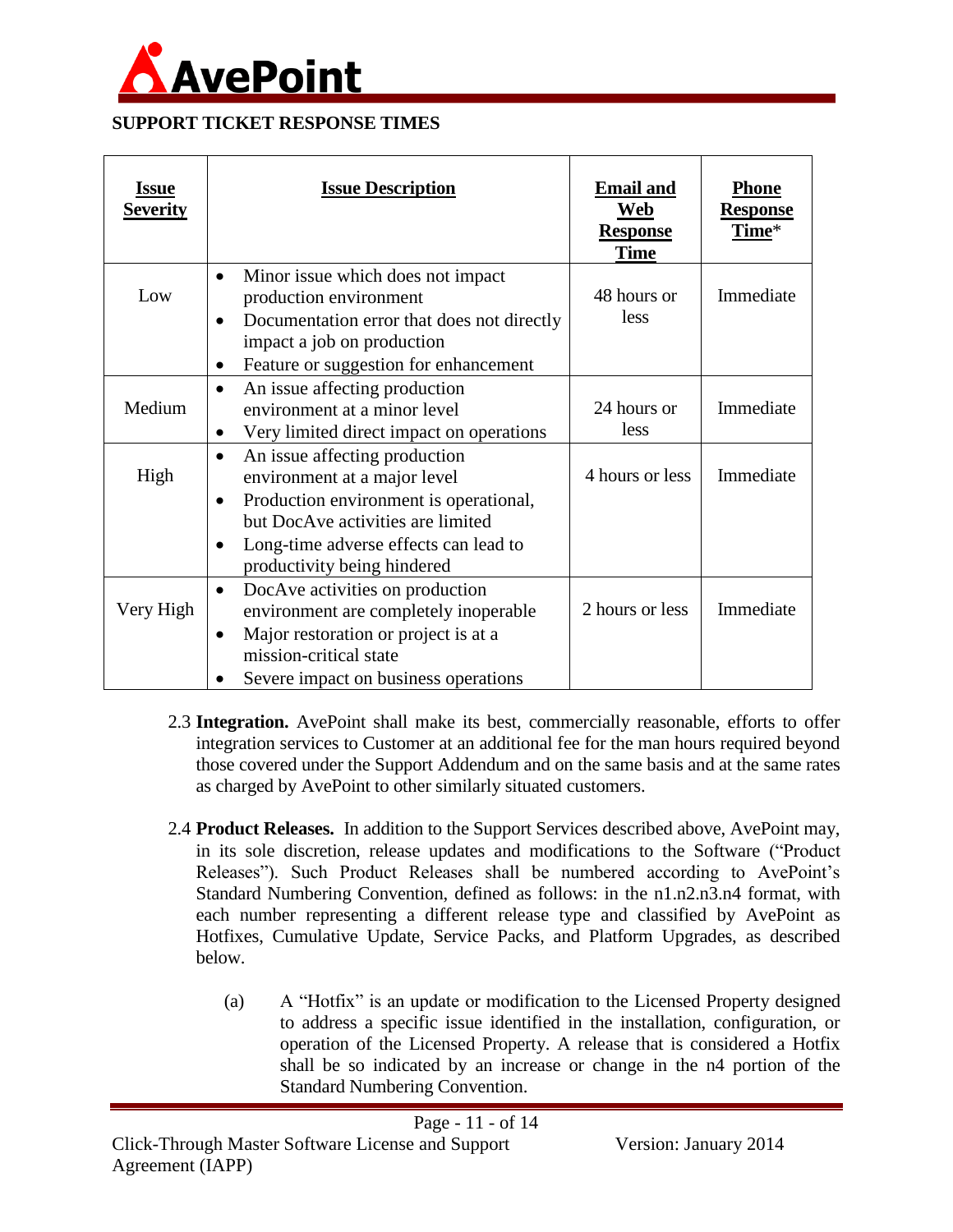

- (b) A "Cumulative Update" is an update or modification to the Licensed Property that may include Hotfixes and may also include performance improvements, Compatibility Updates, and other enhancements, but that does not include new options or feature additions to the Software. A "Compatibility Update" updates or modifies the compatibility of the Licensed Property with underlying operating systems and required components. Compatibility Updates do not include updates or modifications that add support for the Licensed Property to act upon a new system, platform, or application. A release that is considered a Cumulative Update shall be so indicated by an increase or change in the n3 portion of the Standard Numbering Convention.
- (c) A "Service Pack" is an update or modification to the Licensed Property that may include Hotfixes and Cumulative Updates and that adds new options or feature additions to the Software. A release that is considered a Service Pack shall be so indicated by an increase or change in the n2 portion of the Standard Numbering Convention.
- (d) A "Platform Upgrade" is an upgrade or modification to the architecture, user interface, or other significant portion of the Licensed Property. Such Platform Upgrades shall be considered a new generational line of the Licensed Property, and may differ in overall function and use from other generational lines. A release that is considered a Platform Upgrade shall be so indicated by an increase or change in the n1 portion of the Standard Numbering Convention.

Customer access to Product Releases shall be based on license classifications set forth in the Agreement and Support Services Level as detailed in the table below. For customers with access to a particular Product Release, AvePoint will provide such Product Releases in such form and with accompanying instructions sufficient to enable Customer to install the Product Releases without the assistance of AvePoint. Customer shall be solely responsible for installation of the Product Releases. If requested by Customer, AvePoint will install the Product Release at AvePoint's daily rates then in effect plus reimbursement for reasonable travel and living expenses incurred by AvePoint and its personnel in providing such installation services. Customer agrees that any Product Releases provided by AvePoint shall be held by Customer upon all of the terms and shall be subject to all of the conditions contained in the Agreement and this Support Addendum entered into by and between AvePoint and Customer with respect to the Licensed Property. Availability of and access to Product Releases shall not be construed to entitle Customer to new options or features that are sold separately and that are not direct additions to the Licensed Property to which Customer's Support Services are associated.

AvePoint shall release at least one (1) Product Release for the Licensed Property per calendar year.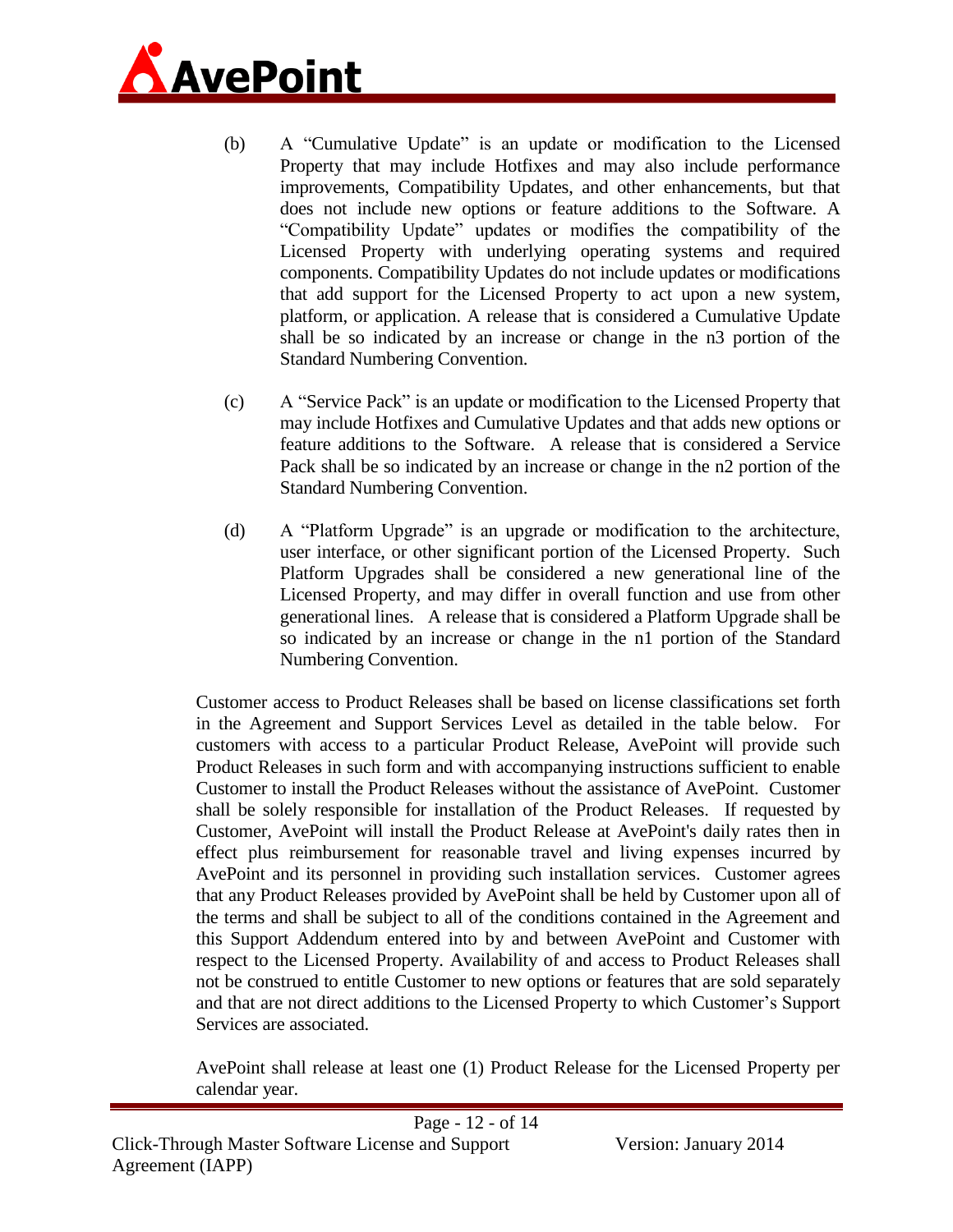

#### **PRODUCT RELEASES INCLUDED IN SUPPORT LEVEL**

| <b>Product Release</b>   | <b>Standard</b> |
|--------------------------|-----------------|
| Hotfixes                 | Yes             |
| <b>Cumulative Update</b> | Yes             |
| <b>Service Pack</b>      | Yes             |
| Platform Upgrade         | N <sub>o</sub>  |

- 2.5 **Exclusions.** AvePoint shall not be required to provide any support services occasioned by neglect or misuse of the Licensed Property or equipment on which the Licensed Property are run, or unauthorized alterations or modifications of the Licensed Property. In the event that Customer requires maintenance and support for a program, system, application, or hardware outside of the Licensed Property, AvePoint may, at its sole discretion, offer such support to Customer at an additional fee.
- 3. **WARRANTIES AND LIMITATION OF WARRANTIES**. During the Term, Customer shall be entitled to the following warranties:
	- 3.2 AVEPOINT EXPRESSLY WARRANTS THAT THE LICENSED PROPERTY, AS DELIVERED AND INSTALLED, SHALL PERFORM IN ACCORDANCE WITH THE SPECIFICATIONS CONTAINED IN THE THEN CURRENT DOCUMENTATION SUPPLIED BY AVEPOINT TO CUSTOMER THAT RELATE TO THE VERSION OF THE LICENSED PROPERTY DELIVERED BY AVEPOINT TO CUSTOMER.
	- 3.3 EXCEPT AS TO COMPATIBILITY OF THE LICENSED PROPERTY AS DESCRIBED IN AVEPOINT'S DOCUMENTATION, AVEPOINT MAKES NO WARRANTIES TO CUSTOMER WITH RESPECT TO CUSTOMER'S COMPUTER EQUIPMENT OR SYSTEM SOFTWARE OR ITS CAPACITY AND THIS WARRANTY DISCLAIMER IS MADE EXPRESSLY IN LIEU OF ANY AND ALL EXPRESS OR IMPLIED WARRANTIES TO CUSTOMER; INCLUDING, WITHOUT LIMITATION, ANY AND ALL IMPLIED WARRANTIES OF MERCHANTABILITY OR FITNESS FOR A PARTICULAR PURPOSE, AND ALL WARRANTIES WITH RESPECT CUSTOMER'S COMPUTER EQUIPMENT AND SYSTEM SOFTWARE OR ITS CAPACITY ARE HEREBY EXPRESSLY DISCLAIMED.